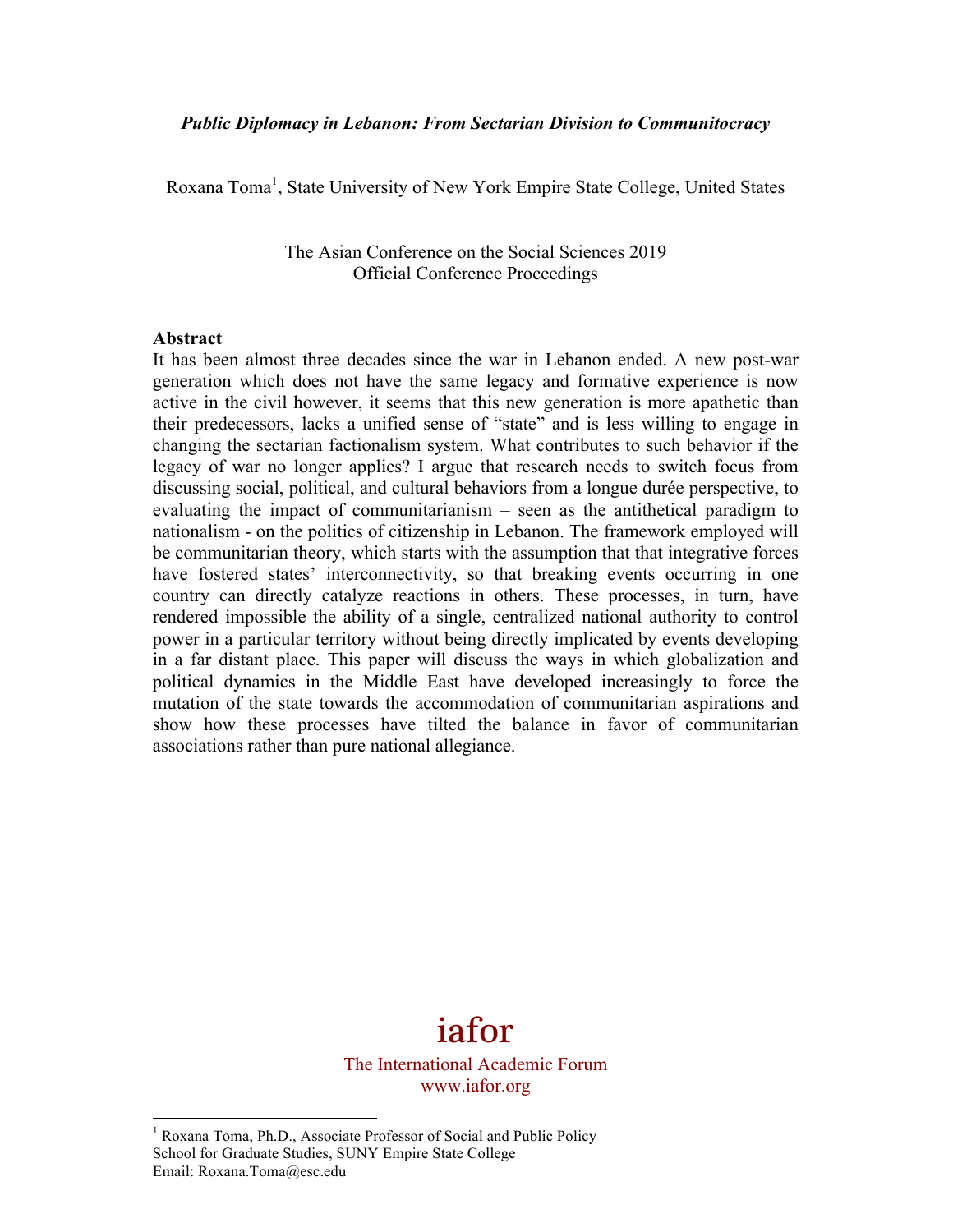# **I. Introduction**

The 2001 United Nations corruption assessment report on Lebanon was one of the earliest documents that illustrated the blatant scale of corruption in the Lebanese government institutions and its devastating impact on the economy. It was then estimated that the Lebanese state squanders over US\$1.5 billion per year because of pervasive corruption at all levels of government - nearly 10% of its yearly GDP at that time (UN 2001). It was thought that corruption in Lebanon had become an enduring fact of life, that is, of social norms and practices (Adra 2006, in Farida and Ahmadi-Esfahani 2008). Explanations for the persistent problem of corruption in Lebanon vary from its cultural to its political legacy; on the one hand, sociological and cultural factors such as customs, family pressures and traditional values of tributes to leaders are thought to constitute potential sources of corruption which has found acceptance in the social psyche and behavior of the population (Brownsberger 1983). As a result, most Lebanese, regardless of their religion, social status, location, political affiliations or wealth are unwilling to change the present system, not because they are ignorant of its consequences, but because they have developed a stake in maintaining it (Yacoub 2005). On the other hand, the Lebanese sectarian system also serves as a fertile soil for systemic corruption; the leaderships of the established political parties control strong patronage networks which are used to bind their client groups, mostly defined as "their" religious communities (Beck 2015: 3). Allocation of public funding in the realms of health, education, and infrastructure follows sectarian lines rather than socioeconomic needs (Salti and Chaaban 2010).

Modern Lebanon was set up by France in the frame of the Post Ottoman mandate system. Imperialist France actively promoted the sectarian system and the politicization of religion in Lebanon, with the aim of controlling a fragmentized society. External interference did not end with Lebanese independence in 1943, but has become a systemic aspect of Lebanese political affairs (Beck 2015: 4). The Taif Agreement which ended the Lebanese civil war (1975-1990) re-institutionalized the confessional system by integrating the warlords and the corruption-based socioeconomic systems they had established during the war (Gebara 2007: 9-11). Western support for the March 14 Alliance headed by Saad Hariri has contributed to fostering the sectarian system, which, in turn, promotes the corrupt Lebanese system. In some cases, Western support is even funded by public development aid, as is the case of the German political foundation Konrad Adenauer Stiftung (KAS), which, in line with the Christian Democratic Union (CDU) is affiliated with it, supports the Lebanese Forces (Beck 2015: 4). There are also reports that international aid provided to Lebanon to support Syrian refugees has been abused in corruptive ways<sup>2</sup>.

The postwar Lebanon, where fighting parties agreed to give up military power and reform government institutions, involved very few and weak institutional control mechanisms, which were often politically controlled. Thus, the unprecedented spread of corruption throughout state agencies was a natural consequence. However, the major reason for the increase of corruption after the war was the growth of the state and its role in the economy. This growth took the form of capital expenditure on reconstruction projects, which were highly vulnerable to corruption due to the

 $2$  Al-Nahar, Corruption creeps into refugee aid in Lebanon, Al-Monitor, March 8, 2015, available at: http://www.al-monitor.com/pulse/politics/2015/03/lebanon-corruption-syrian-refugees-aid.html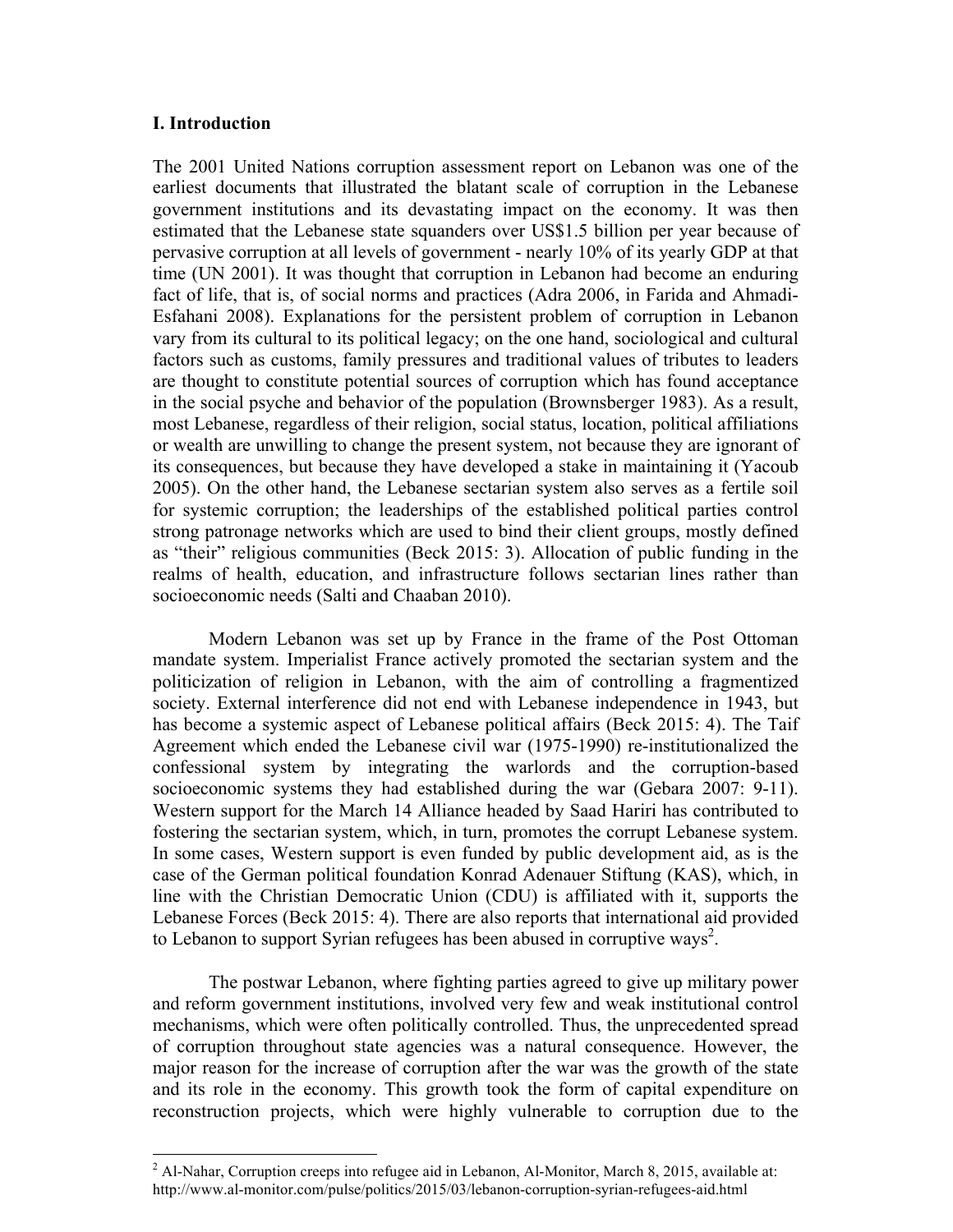magnitude of the projects involved, the multitude of intermediaries, and the different phases of implementation (Pasko 2002; Deeb 2003; Heard 2005; Rasmussen 2005). The borrowed money also induced more opportunities for rent-seeking activities and corruptive behavior (Stamp 2005). These, in turn, changed Lebanese politics, as access manipulation of the government spending process became the gateway to fortune (Farida and Ahmadi-Esfahani 2008). Adwan (2004) shows how public institutions were turned into tools of nepotism and rent seeking, resulting in the arrest of two ministers (Oil Resources and Agriculture) on corruption charges (Al-Azar 2006). Corruption did not stop with the top ministers and directors of various government agencies, but it grew within the entire ruling hierarchy. Abdelnour (2001) states that only 2.4% of the US\$6 billion worth of projects contracted by various government bodies was formally awarded by the Administration of Tenders; the remainder did not go to the most qualified applicants, but to those willing to pay the highest bribes. Yacoub (2005) explains how the lack of government transparency and reliable contract enforcement ensured that private sector investors only entered a market if they had cut deals with governing elites. Therefore, it appears that corrupt practices in Lebanon are at the core of the political system to the extent that even the most optimally designed institutions might fail in combating corruption as society's norms appear to rationalize taking bribes, and the country's elites regard politics as an arena for self-enrichment.

Research up to date has focused on postwar Lebanon, linking corruption to the dynamics of the political settlement and the processes of state-formation that it unleashed. The postwar power-sharing arrangement's emphasis on inclusion, consensus, and the ever-elusive "national unity", coupled with Syria's interference in Lebanese power struggles, set the stage for the extreme dispersal of power, quasipermanent gridlock in decision making, and political elites with weak popular support - all of which created political incentives for enduring ambiguity in institutions and increasing reliance on the instrumentalization of sectarian and clientelist dynamics to build some modicum of legitimacy. In sum, using terms like "weak", "failed", "penetrated" or "allotment" State has become the norm when discussing Lebanon. This paper makes two important contributions.

First, I argue that a state-centered, fragility-oriented paradigm inherently cannot offer the perspective needed to address why systemic corruption *persists* in Lebanese society. Beck (2015) makes a valid point that when the same question is applied to authoritarian regimes in the Middle East, it is much easier to answer. In authoritarian systems, social groups lack the means to challenge the political leaderships who promote corrupt systems to stabilize their political rule and/or for material self-privileging (Beck 2015: 5). Although Lebanon is not a fully-fledged democracy, the pluralist system secures freedom and participation rights to a much higher degree than in its authoritarian neighboring countries. How, then, can a corrupt system persist in an environment in which people have *some* say? Farida and Ahmadi-Esfahani (2008) show that Lebanese growth is highly negatively affected by corruption. What, then, prevents people from abolishing a system, or what makes them contribute to its maintenance, although it is collectively suboptimal? While most of the literature treats corruption as a principal-agent problem between the state and government officials, focusing primarily on the state's optimal choice of monitoring intensity, incentives and sanctions to constrain government officials' behavior, I propose an alternative understating of corruption through the lens of social capital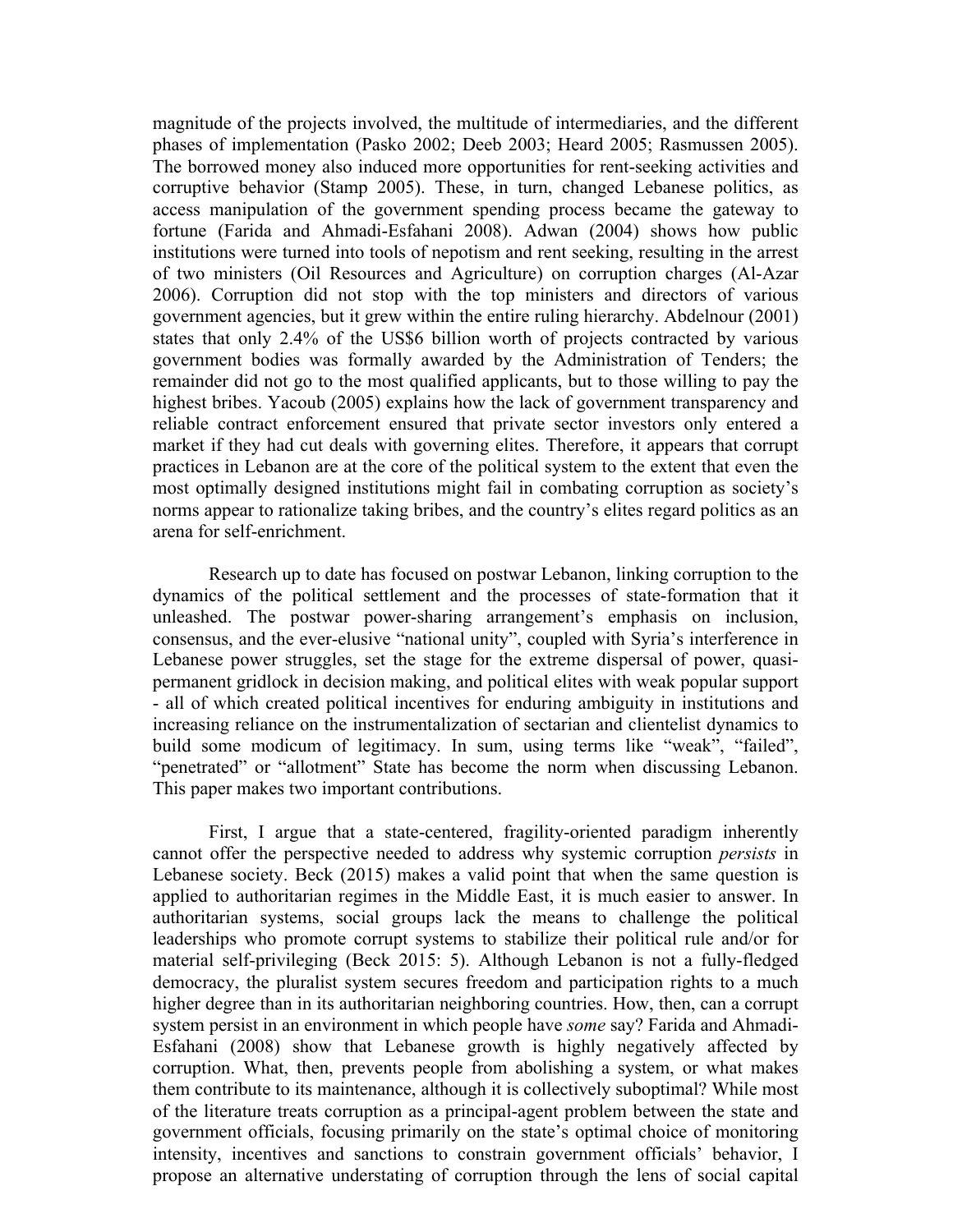theory and the relationship between culture, civil society, and social trust. I argue that employing this approach might be more helpful in understanding why corruption persists in Lebanon, despite being the more democratic country in that region.

Second, the literature on corruption in Lebanon doesn't take into account the fact that it has been more than two decades since the war has ended. A new post-war generation which does not have the same legacy and formative experience is now active in the civil society. It is expected that this new generation will behave differently. However, it seems that this new generation is even more apathetic towards civil society. So, what contributes to such behavior if the legacy of war no longer applies? To this end, I argue that future research needs to switch focus from discussing social, political, and cultural behaviors from a longue durée perspective, to evaluating the impact of political corruption on trust and, hence, civil society in Lebanon.

### **II. Positive versus Negative Social Capital**

Social capital is broadly defined as the set of rules, norms, reciprocity and trust embedded in social relations, social structures, and society's institutional arrangements, which enables its members to achieve their mutual goals (Woolcock and Narayan 2000). Social capital is created from the horizontal networks and relations between individuals, groups and organizations in civil society. Social capital is embedded in primary social institutions that provide people with basic values, such as high levels of social trust, cohesion and participation. Social capital provides "trust" as a "public good" (Del Monte and Papagni 2007). The classical study by Almond and Verba (1963) on civic culture gave empirical evidence to the Toquevillian intuition that social trust, cohesion and participation increase the quality of democracy. Putnam (1993) computed the level of civicness of each of Italy's twenty regions and found a remarkable concordance between the performance of regional governments and the degree to which social and political life in those regions approximated the ideal of civic community. In creating trust between members of their organizations, individuals are providing a public good to other members of society who are not part of their organizations – in this way, trust becomes a positive externality. Not only does social capital create a "public good" but "most forms of social capital such as trust, are 'moral resources' - that is, resources whose supply increases, rather than decreases through use and which become depleted if not used" (Putnam 1993: 169). Low economic development and low social capital would lead a community into a "vicious cycle," draining its social capital even more and transforming it into a less civic community. The opposite is also true and a community with high economic development and high social capital will enter a virtuous cycle, which leads to a productive community (Putnam 1993).

Research specifically on corruption shows that trust matters. In order to be able to set mutual goals and cooperate for achieving them, people have to trust each other and their governmental institutions, which in turn have to ensure the environment favorable for such cooperation (Jankauskas and Šeputienė 2007). The literature on government regulation has argued that the higher the level of trust in government, the more likely the people will comply with government demands and regulations (Levi and Stoker 2000; Scholz and Lubell 1998a, 1998b; Tyler 1990, 1998). This literature approaches trust from a rational perspective - trust reflects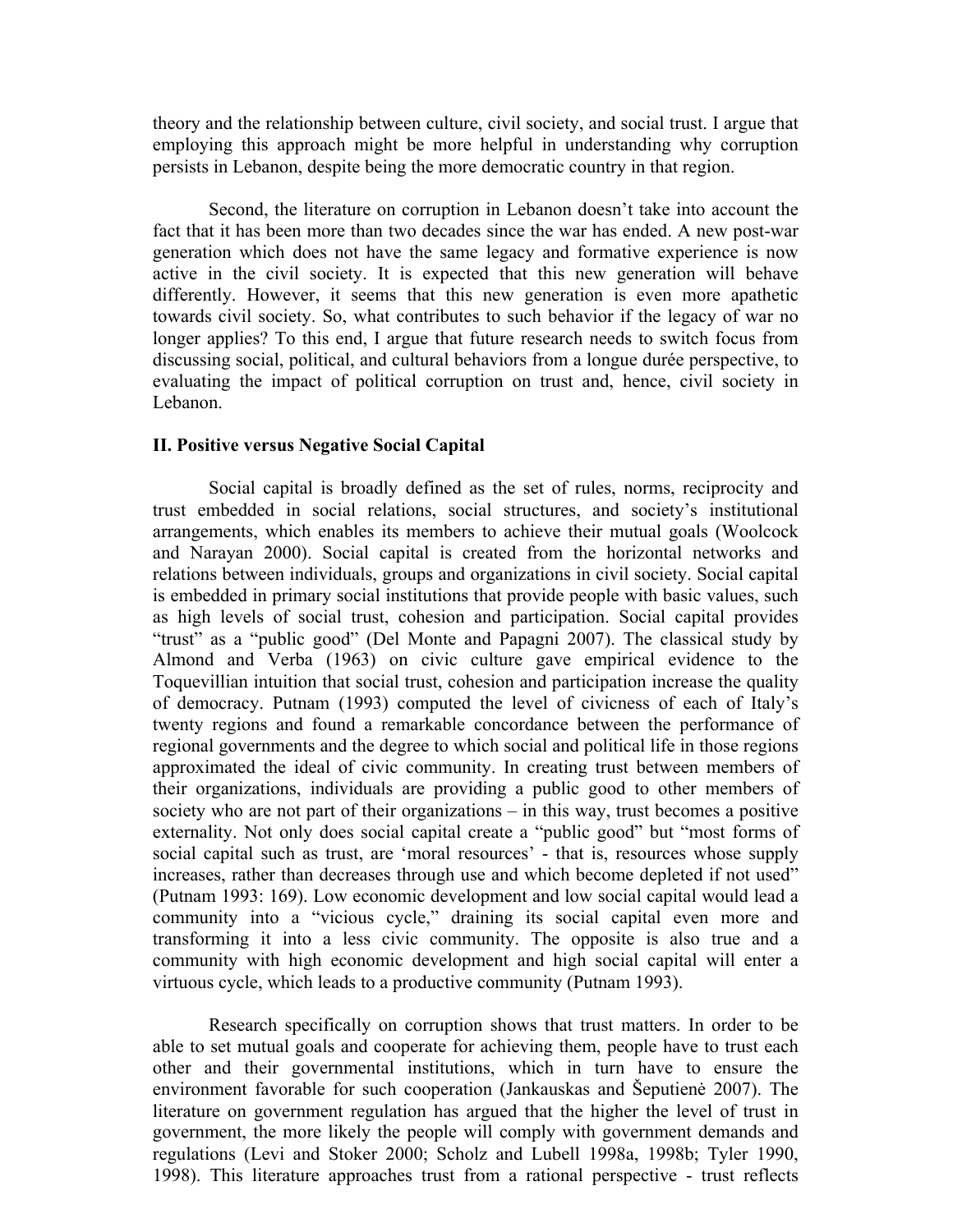beliefs about risk, and trust is a result of encapsulated interest (Levi and Stoker 2000; Scholz 1998). In cases involving social dilemmas, this rational approach renders that both sides cooperate as long as the other is perceived to be trustworthy. To the extent that people are able to make such a generalization, trust should be related to higher probabilities of compliance (Scholz and Lubell 1998a; 1998b). Applying this argument to corruption, one would expect that the extent to which people trust the government to be fair and trust other people to behave fairly, it is rational for them to reciprocate and also behave fairly. Trust becomes the basis on which non-corrupt exchange is sustained (Tavits 2005).

Other authors have claimed a strong relationship between both trust in government and trust in other people on the one hand, and the level of corruption on the other, both across countries and at the individual level (Camp, Coleman and Davis 2000, 2004; della Porta 2000; Morris 1991; Rothstein 2000; Uslaner and Badescu 2003, 2004a, 2004b). However, this literature argues that trust has a positive consequence in terms of reducing corruption via social bonds rather than via rational calculation of utility - "trust leads to empathy with others - and thus a respect for the law" (Uslaner 2004:10). Seligson (2002) used individual level data to argue that corruption influences the level of trust in other people and trust in the fairness of the political system. Uslaner (2004) on the other hand, relying on aggregate country level data, demonstrated the relationship between high trust and lower corruption, while Uslaner and Badescu (2004b) established several reciprocal relationships between political and social trust on the one hand, and the perception of and actual encounters with corruption on the other.

Positive social capital assumes that monitoring of officials is carried out by the clients (perhaps through complaints to their political representatives), rather than by the state itself directly. Kingston (2005) used a simple linked-games model to show how positive social capital reduces corruption. Social capital can enable citizens to engage in collective action against corruption. Paying bribes often creates a negative externality among the potential bribe-payers. More specifically, by paying a bribe in exchange for preferential treatment, an individual reduces the benefits available to everyone else. Likewise, by accepting a bribe in exchange for preferential treatment, a public servant reduces the benefits available to everyone else. As a result, bribepayers face a collective action problem: they would all be better off if they could all mutually commit not to pay bribes. Social capital can enable them to enforce agreements not to pay bribes (or informal "norms" against bribery) and thereby reduce the level of corruption. In this way, in states with high levels of positive social capital, people are less likely to act corruptly, and more likely to be punished if they do so (Kingston 2005). In conclusion, positive or "functional" social capital reduces corruption because of positive social norms through which people relate to the government. Figure 1 illustrates the ways in which social capital deters corruption.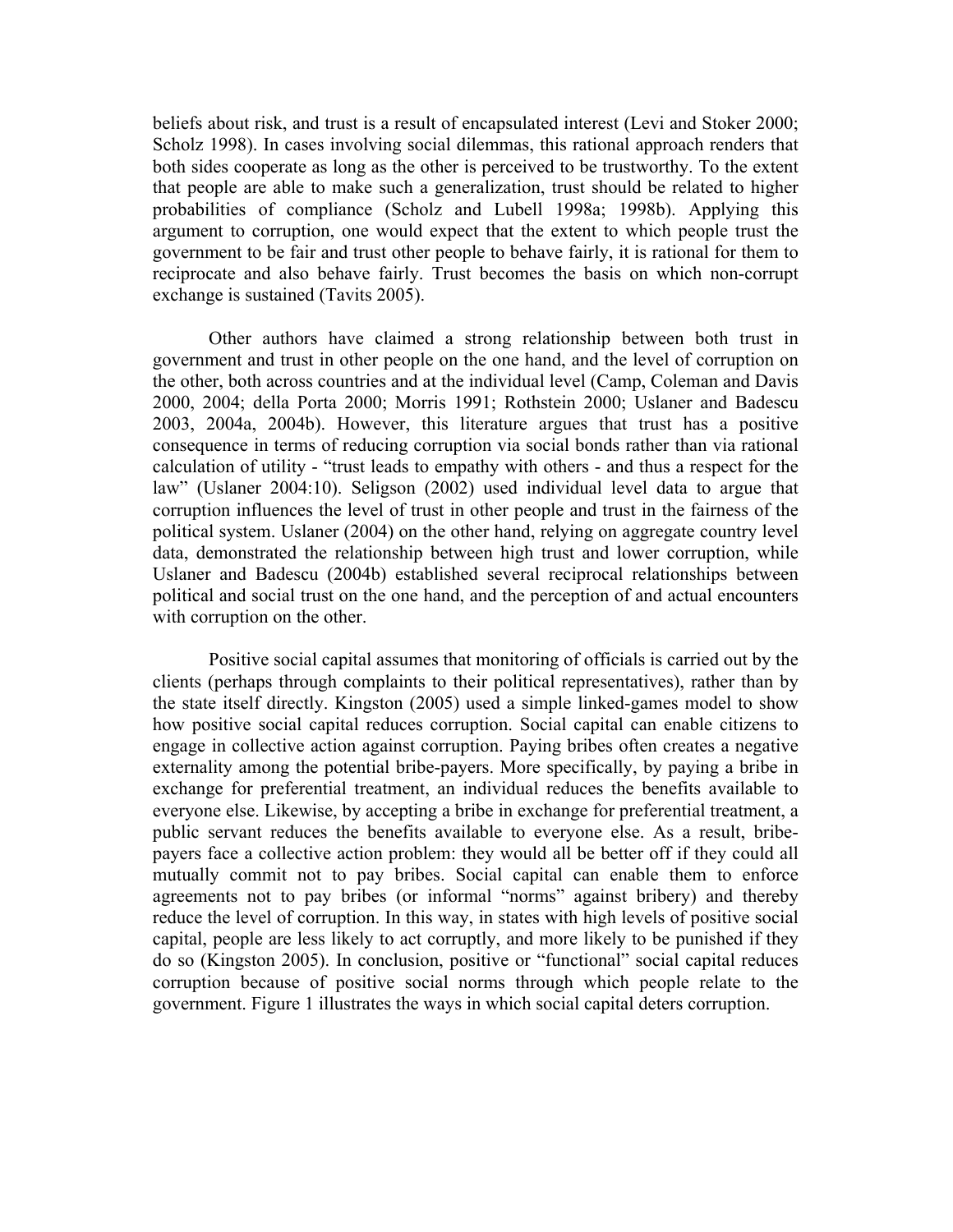## **Figure 1: Positive Social Capital**



However, social capital could also move in the opposite direction and produce negative externalities<sup>3</sup>. Certain conditions are more likely to cause social capital to function in negative ways, for example a low level of social trust, apathetic citizenry, a weakening of the sense of loyalty to organized society, a decreasing sense of civic virtue. Warren (2006) claimed that when people lose confidence that public decisions are made for reasons that are publicly available and justifiable, they often become cynical about public speech and deliberation. People come to expect duplicity in public speech, and the expectation tarnishes all public servants, whether or not they are corrupt. When people are mistrustful of government, they are also cynical about their own capacities to act on public goods and purposes, and will prefer to attend to narrow domains of self-interest that they can control. In this way, corruption diminishes the horizons of collective action (Warren 2006) and social capital enables the collective processes of corruption - collective in the sense that they solve collective action problems for those involved in corruption, even if they are not public goods.

Del Monte and Papagni (2007) found using econometric results that the spread of corruption in Italy weakened the sense of loyalty to civil and organized society and the climate of corruption created further incentives for corruption, due to the belief that known offenders could continue their corrupt practices with little risk of punishment. Čábelková and Hanousek (2004) demonstrated that high perceptions of widespread corruption in Ukraine increased corruption in government by encouraging people to believe that they must pay bribes, and by enticing public servants to think that accepting bribes is natural and widely accepted. They found empirical results that perceptions of widespread corruption among the Ukrainian population are correlated to actual encounters of corruption. In this way, perceptions of corruption facilitate actual corruption levels (Čábelková and Hanousek 2004). Tavits (2005) argued that the decision to engage in corrupt behavior is primarily influenced by a personal

<sup>&</sup>lt;sup>3</sup> Negative externalities are the negative byproduct of processes taking place in the society, negative in the sense that they add cost to these processes at the expense of everyone else.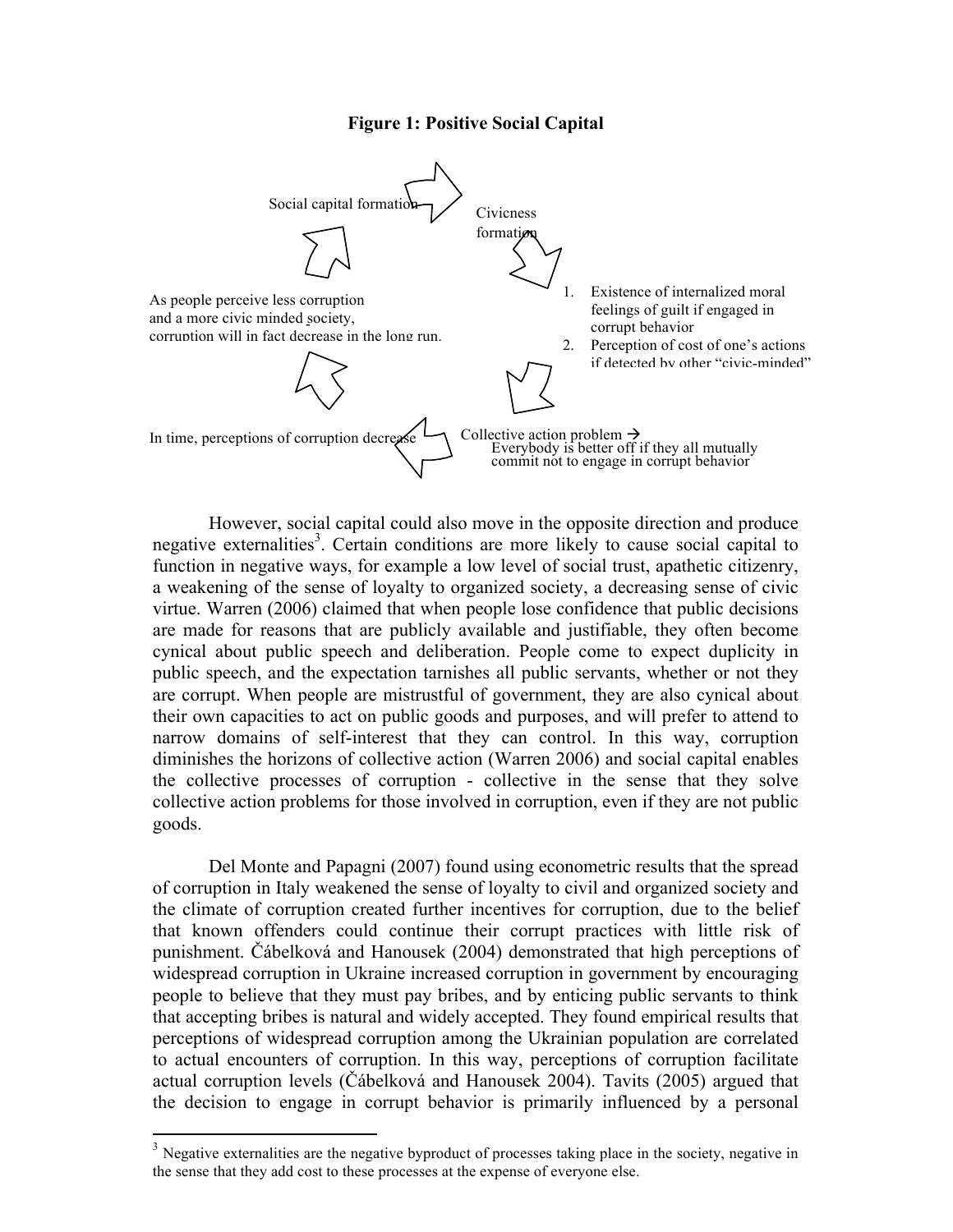definition of corruption and individual perceptions of how widespread corrupt activities are (imitation). This explanation borrows from social learning theory - if people perceive that a behavior is widespread and that there is an approval of the problem behavior, they will be more likely to engage in such behavior. Tavits showed that somebody who thinks that corrupt activities are very common in the country is about ten times more likely to be corruptible than somebody who thinks that corrupt activities are not at all common (Tavits 2005). Figure 2 shows how negative or "dysfunctional" social capital breeds a vicious cycle which reinforces corruption.

#### **Figure 2: Negative Social Capital**



In summary, social capital is an underlying trust by citizens of a country in both their fellow citizens and their government. This trust is based on a belief that we all share the same values and that we will generally play fair and do the right thing. Under this framework, social capital affects corruption, because individual perceptions of corruption depend on how many other individuals in the society are expected to be corrupt. If most citizens perceive honesty to be widespread, honesty in fact becomes widespread – a self-reinforcing mechanism. In this way, social capital reduces government corruption as a consequence of positive social norms through which people relate to the public sector. However, social capital can also move in the opposite direction and produce negative externalities. Certain conditions are more likely to cause social capital to function in negative ways, for example a low level of social trust, apathetic citizenry, a weakening of the sense of loyalty to organized society, a decreasing sense of civic virtue. In a society that is in a negative social capital cycle, perceptions of corruption facilitate corruption and dishonesty quickly becomes the currency by which all people learn how to operate. Under this framework, social capital enables the negative processes in society, including corruption.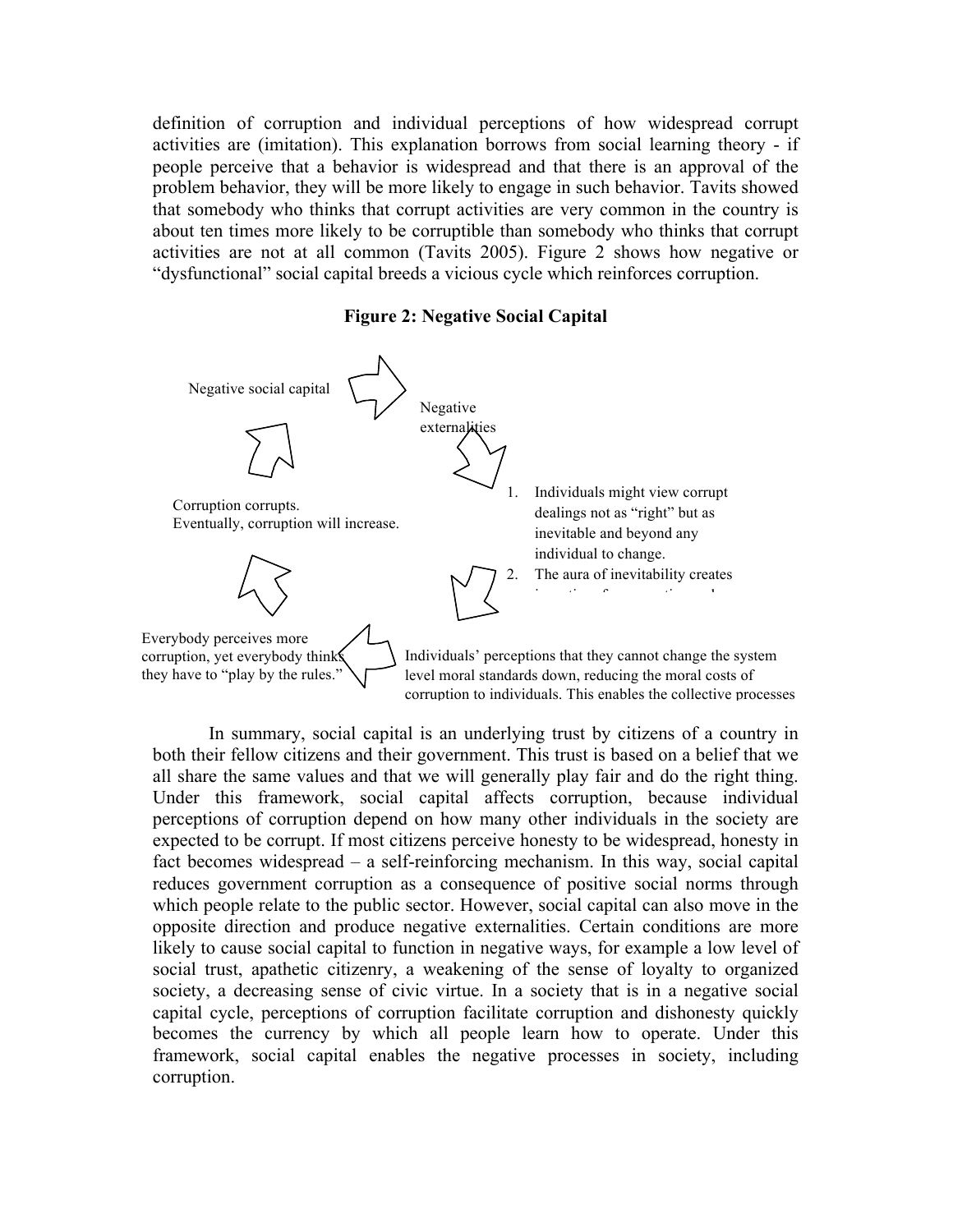### **III. Findings**

This section draws on preliminary findings from the ten expert interviews that I conducted in Lebanon in 2016 and 2017. The purpose of these in-depth interviews was to gather expert opinion about the transformation and development of Lebanon and document perceptions of ethics and corruption. Identities of the respondents were not revealed to any other persons in Lebanon at the time, nor are their responses identified in the narrative analysis<sup>4</sup>. By looking at corruption in Lebanon using a social capital lens, I wanted to investigate how Lebanese people viewed their relationship with their government and what their sense of social trust was. In this way, I argue, we may be able to better understand Lebanon's cultural challenges in fighting corruption and view why there are barriers to developing positive social capital that in turn allow corruption to persist.

#### *Corruption in pre-(First Republic) and postwar Lebanon*

There is a significant difference between the nature and scope of corruption in Lebanon before and after the civil war. Corruption has indeed grown much bigger in magnitude after the war, because of the reconstruction efforts that followed. These reconstruction projects were carried out through public contracts and have caused corruption to flourish large-scale and become institutionalized. Before the civil war, corruption was "a tiny thing" compared to what it is now, respondents said, because ethics were stronger before the war and because "the men in power back then wouldn't go into things as easy as they do now." Now you see large-scale corruption all the way from municipalities to ministries and it involves every single politically important person in the country. Before the war, there were institutions that worked, and control authorities like the Central Inspectorate and there were liabilities. Corruption was contained to public officials and civil servants and it consisted of separate cases, it was not endemic or institutionalized. "Now you have billionaires because of the big consortiums between politicians."

It was argued that corruption is not the result of a "penetrated" state. No external influence can explain corruption in Lebanon. "Before the war, it was a small cancer that could be contained and cured and we were fighting it. But after the war, it metastasized." External influence has to do with the politics of Lebanon, but not with the corruption in the country. For example, most money from Hezbollah comes during elections. "But we are not corrupt only once every four years. We are corrupt every day. We need to put responsibility on Lebanese people. We are doing this to ourselves. It is our own disease." The Syrian presence in Lebanon didn't cause corruption. "It worked on us, because we had no immunity. We like to flirt with corruption. Let's not blame others!"

One respondent said that corruption breeds on ignorance and it is maintained by ignorance. "When you don't know the laws, anyone can take you for a ride." For example, you go to a ministry for the service that you need. The public servant tells you to come back tomorrow, then tomorrow he tells you to come back in two days, and so on, until you understand that you need to pay for your formality to be processed. Civil servants are not accountable in Lebanon, because you need a clean

<sup>&</sup>lt;sup>4</sup> See the Appendix for the list of interviews and affiliations.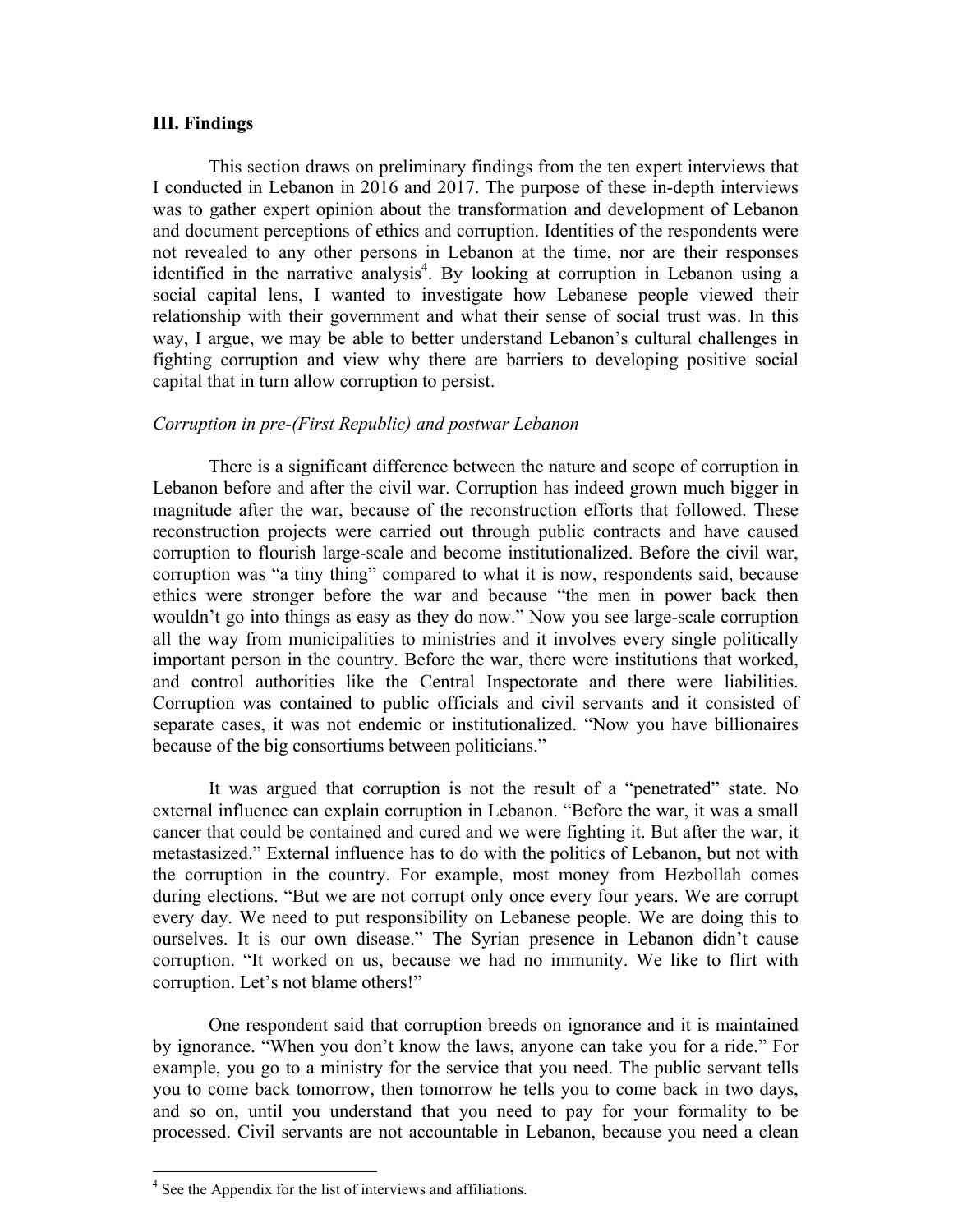and bold judiciary able to carry out the law for accountability to work. "We don't have that here." One respondent asked a judge, "Why are you not taking action?" and the judge answered, "Remember when four judges were killed in court by machine guns in Saida?"<sup>5</sup>

# *The consociational political arrangement<sup>6</sup> and the lack of a sense of state*

The TAIF agreement set a new government after 1990, based on different Lebanese communities and a new constitution - which respondents argue that it needs to be revised to make Lebanon a viable democracy and a non-confessional state. There are 18 major communities recognized in Lebanon: 14 are Christian and 4 are Mohammedans or Muslim. Lebanon was meant, essentially, to be a confessional equilibrium. The tragedy of Lebanon today is that everything is divided between major communities. "Instead of appointing someone because of his know-how and his professionalism, I am appointing him because he is Sunni, Shia, Christian Maronite, or Druze." One respondent argued that, "they forgot about confessional equilibrium and went straight into confessional piracy. They now hide behind confessions to do mafia! We have pirated our own system and transformed it into mafia." The parties that were once secular ("laymen" parties) have almost disappeared. They have been destroyed. The only parties that can reach to Parliament and the government are the sectarian parties. "You have to belong to a confessional party to be in a leading position."

Sectarian factionalism encourages corruption because it works on impunity. Druze will not fight Druze corruption. Christians will not fight Christian corruption. Confessionalism is therefore a very important element of corruption. Respondents say that since independence, people have been behaving like members of a confession, not like Lebanese citizens. The state has failed to instill a spirit of citizenship. "We can talk about a political establishment here, not about a state. As a Lebanese, I have to believe in the state. But we don't have statesmen." When you want to call out corruption, people will team up to back their people based on religious identity. Religious identity overruns citizenship in Lebanon. "We are parishioners in a confession rather than citizens of a community."

It seems as if the possibility of change is non-existent. "We are not like other Arab countries to have a revolution. Here in Lebanon there is no possibility for an Arab Spring, because we don't have one leader to change, but 18 of them." All 18 confessions have mutual interests and they would have to overthrow 18 heads of confessions. These confessions have split among one another the interests and benefits of the political system.

"When you want to seek employment in the public sector, it is the same thing. Go to your sect!" Respondents argued that there is no meritocratic system in Lebanon. Everyone has to go to their confessional leader. "We are not citizens, we are part of a

<sup>&</sup>lt;sup>5</sup> Saydā (Arabic) or Saida (French) is the third-largest city in Lebanon located in the South Governorate.

 $<sup>6</sup>$  A political arrangement in which various groups, such as ethnic or racial populations within a country</sup> or region, share power according to an agreed formula or mechanism. When consociationalism is organized along religious confessional lines, it is known as confessionalism, as is the case in Lebanon.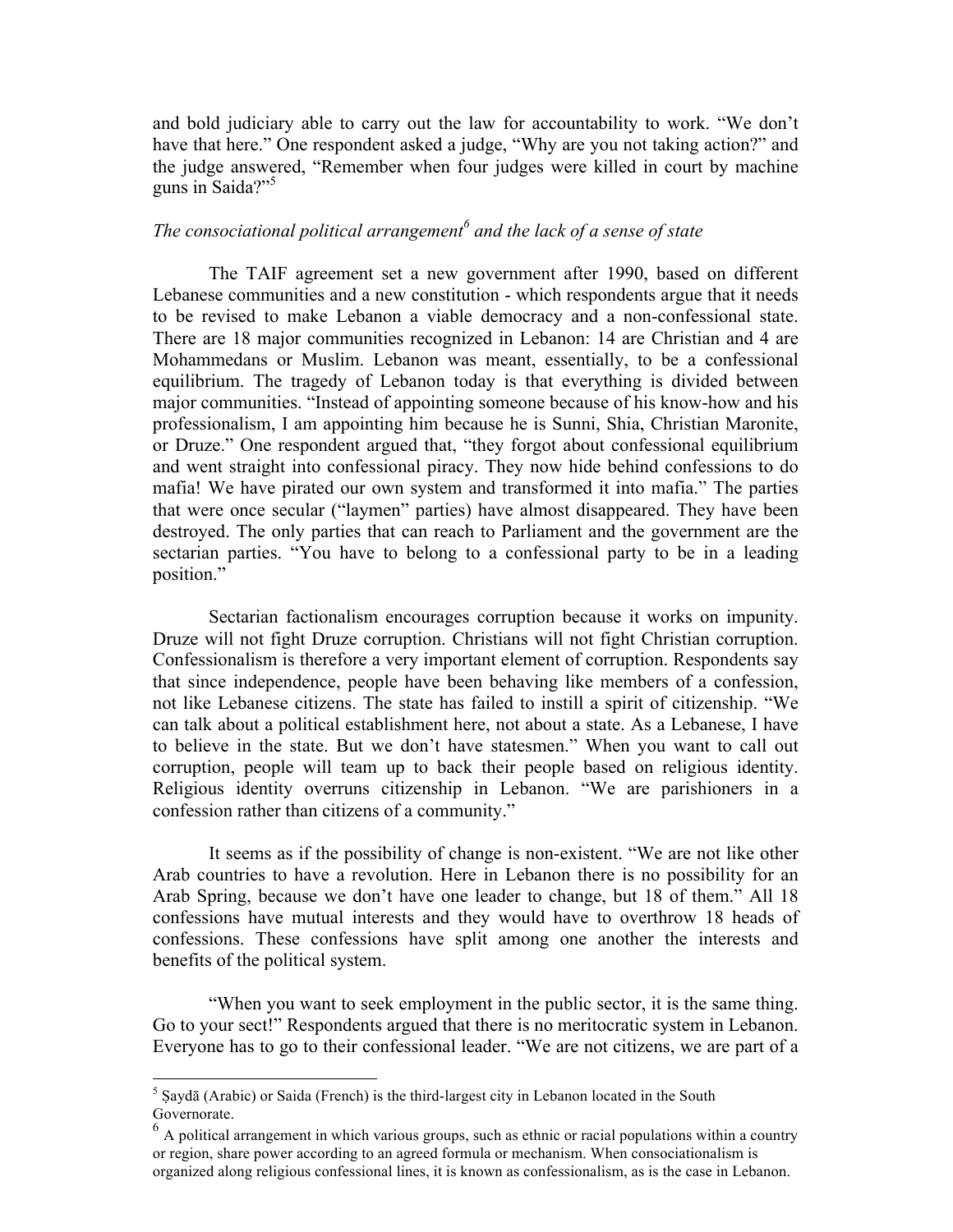sect" is something I kept hearing over and over. Education, health care, social welfare, employment – all are based on sectarian politics in Lebanon. "In this way, you are producing not a citizen, but a son of a sect," one respondent said. He went on to say, "You grow up as a product of your confession, not as a citizen. How many people can reject what they have been brought up to think?"

There have been some attempts for change, made by independent thinkers. But the political parties have moved fast to say, for example, that these people are against Hezbollah, so that they would feel in danger. It was the parties that broke these attempts, not the police. The confessions have an interest in maintaining the status quo of corruption in Lebanon. I heard again that Lebanese are not citizens of a state, that they belong to religious communities. If you target a corrupt political leader, they will deflect accusations against their communities. "They will make it look like you not against them, but against their people, against their communities!"

There are no real barriers created by confessionalism, another responded argued vehemently. It is an "open country", he said. "When barriers were taken down after the war, people jumped to embrace each other!" It is the politicians who have created their own barriers to hide behind and do whatever they want. "Politicians entertain something close to hatred, close to fear, to control the population." This fear has been built inside people for so long. "You are made to believe that you are always in danger. And that to be safe, you need to belong to a group." The sentiment was unanimous that unless you hide under the wings of your confession, you will be under threat from others.

### *The lack of successful anticorruption efforts*

 

Respondents said corruption is a state of mind. "The mafia does not exist; the Sicilians are Mafiosi." When you fight it, it becomes difficult for corruption to become endemic. But in Lebanon, because of no real anticorruption fight, corruption *has* become endemic. It appears that there have been no successful efforts in fighting corruption in Lebanon. "All talk, no action. Like a prostitute preaching on good virtues! The public officials are all against corruption, they are very bold as if they are the victims, but in fact, they are all corrupt!" I was told that there is no hope now, because Lebanon is under tight grip of Hezbollah and Iran, and nothing can be done as long as others dictate the policy in the country. "As long as you have two states within a state, there can be no hope."

"What we need is to have a good electoral code that allows ordinary people to get into Parliament." It seems that the current laws that exist from 1992 allow politicians to have their way in elections. "We need laws that limit their influence." Right now, the Parliament is mostly Sunni with a Christian minority. It is the Sunni parliamentarians who elect the Christian representatives on Parliament, not the Christians themselves, which is how it should be. We need proportional representation." Another respondent argues that, "It is easier for them to have big circumscriptions<sup>7</sup>, to have large coalitions funded by foreign states. We need uninominal circumscriptions to break these coalitions and allow the voter to vote the

 $<sup>7</sup>$  A circumscription is a geographical area with a number of voters, usually about 30-35,000 each, and a</sup> mixture of different confessions.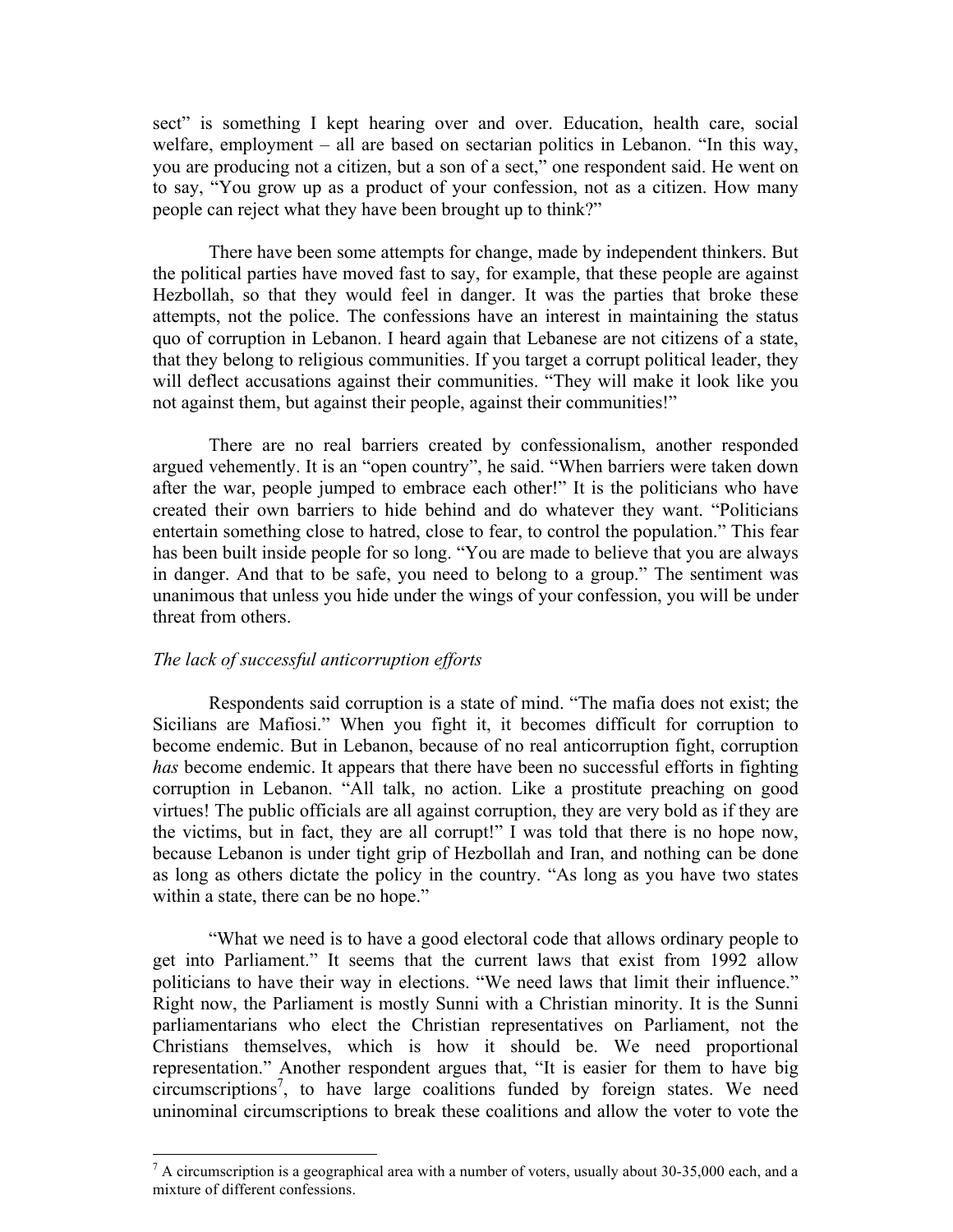way he wants." There are 24 circumscriptions now and 128 MPs. "What we need to have is 128 circumscriptions and 128 MPs." It is a lot more difficult to fight coalitions, respondents argued, and each candidate should be within reach to start having some sort of accountability, because the voter could change his vote the next time around. With a new one-on-one basis there would be a much better chance for independence, for women in politics, for social activism. "We need a changed Parliament<sup>"</sup>

Salaries of public servants are also very low in Lebanon. The General Director, which is the highest office in civil service, cashes about US\$2,000/month. In the private sector, that is the equivalent of lower to middle management pay. It is understandable then why this General Director would be tempted to go to the private sector, unless his salary was supplemented with bribes. Public agencies are also severely overstaffed, because each religious group wants their people to get a job, and that, of course, contributes to corruption.

When asked about possibilities for reform, one respondent argued that "we need leaders, not puppets or marionettes. Then the change will make its way down to the society at large." However, another respondent brought up an old Arabic saying (the approximate translation is "the way you are, the leader will be like you") and he argued that the leader is the product of the society. "So we must change ourselves before changing the leadership." And they all seemed to agree that Lebanon can only change if Lebanese people are getting involved in politics. There is this sense of being fed up, we can't take it anymore, yet there is no fight against corruption. Everybody participates in it and everyone enables it. "The problem is that people aren't pressing enough to make change happen."

"We all want the same public goods, yet we act as if we are different. As if Christians have different needs than Muslims. That's why the civic movement is very weak." People don't participate in civic action unless the leadership tells them to. "Lebanese like to nag but they don't take action, they sit home and watch TV. They think that by complaining, they have done their duty. They protest verbally." It is only 1,000-2,000 people who go down to demonstrate. For example, about US\$16 billion have been spent in the past 20 years on electricity, yet Lebanon doesn't have electricity 24/7. "As long as they find an alternative - even if it is more costly – then they choose the alternative, not action against the wrong-doing." Another respondent said that, "People are to blame too, because we don't take ownership. We just nag and complain."

"Instead of venting we should act," someone said. "I am from Baalbek Mountains, where 85% of the population votes for Hezbollah." Life expectancy there is three times lower than in Beirut and educational opportunities are four times lower. "Yet, they still support Hezbollah. But this is true for Sunnis as well, not just for Shia's. Regardless of poverty or lack of education opportunities, we are prisoners of this system." If you criticize a sectarian leader, you will have an uprising from that community.

"My generation was more free, more open minded, more willing to change." The young generation from now is worse. The secular young people are being isolated and you have young people who are more fanatic than their parents. For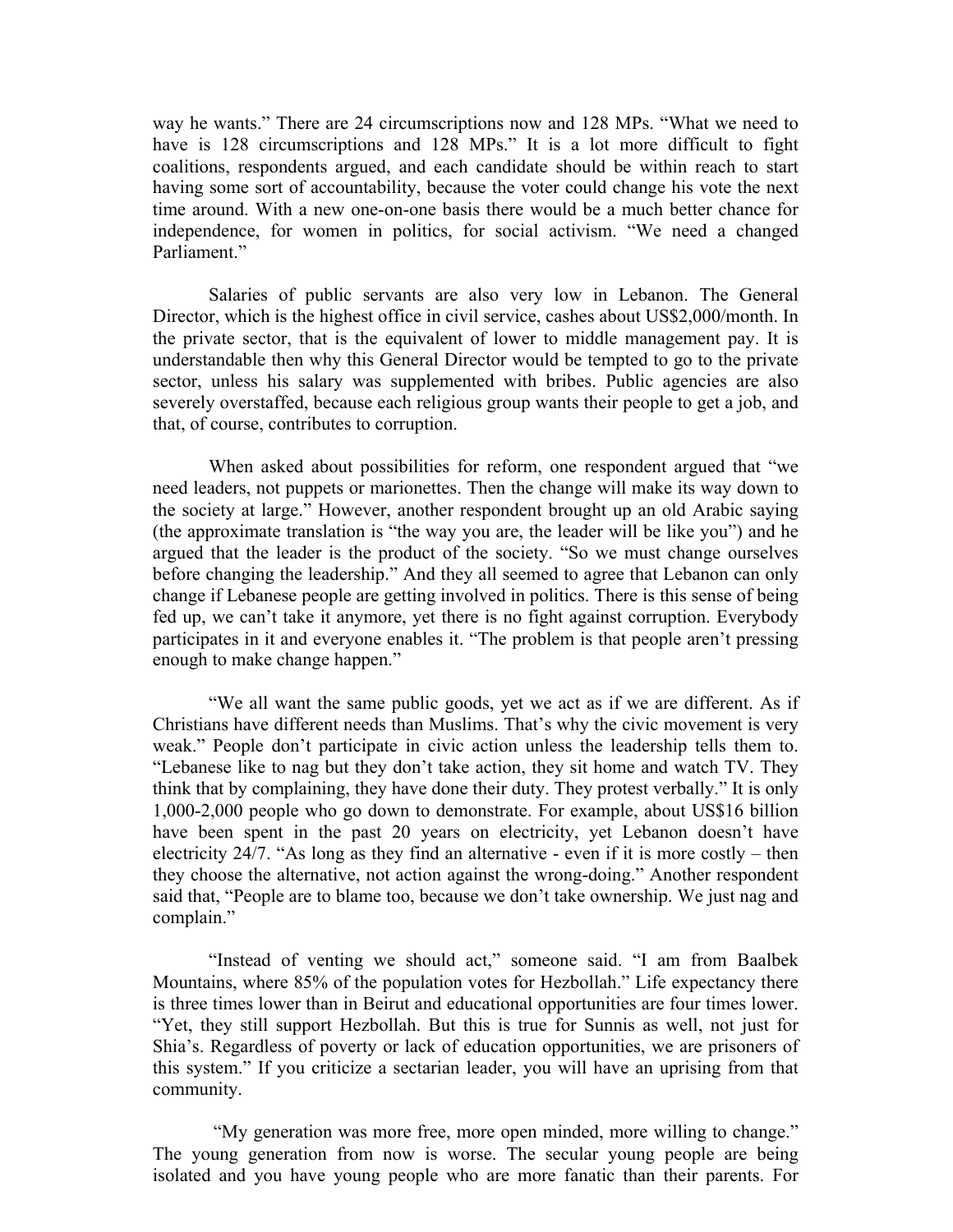example, there are young girls who wear the head scarf and hijab and go to college when their mothers who didn't go to college never wore that. "Social pressure is far more significant than the way you were brought up," someone said. Others have brought up the need of belonging, and told me that "The youth wants to belong to a group."

During the 1950's and the 60's, Beirut was in high-time politically, socially, and economically, despite the lack of technology. The country was very advanced in terms of education, infrastructure, as well as politically and religiously. It was a lot more open-minded. People were more committed to the country. One way to give insight into social capital in Lebanon is to look at it in terms of generational cohorts: you have that generation from the 50's and the '60's, then you have the generation of people who lived the war, and you have the new generation after the war. There is a sense that these three generations have very different values and that in time, people have become less and less committed to the country, to its history, and to their sense of belonging, and respondents argued that this is the root cause of everything. The new generation is looking to leave, respondents told me. All the newborns are named Western names, parents don't believe in the country, they teach kids English and French and these kids barely speak Arabic. Their parents hope these kids will leave and come back to Lebanon only for vacation, and "to show off". They told me that, "There is no interest in community anymore."

"The revolution starts within ourselves", someone ales said. "We have the education, we have the knowledge, but we don't have the character. We are being taught the knowledge in school, but we are not being instilled the values." What are some steps to change, I asked? "First, we need to fight sectarianism!" But then we agreed that this would be hard now, because the whole region is getting more sectarian and this affects the next generations. "Second, we would need to fight poverty and illiteracy through education." Respondents also argued that before giving people freedom, they should have a sense of responsibility towards their duties as citizens of a nation and towards the public good. "We should also teach life skills and values that are common to all of us, regardless of the religious community that we belong to."

#### **IV. Conclusion**

Preliminary findings from the expert interviews that I conducted indicate that Lebanon is in a dysfunctional social capital cycle that seems to be getting only worse. Corruption and low trust remain significant problems, while social trust had become progressively more dysfunctional through successive generations until present day.

Findings seem to suggest that in order to transition from an ecology of selfreinforcing corruption to a state where corruption plays a minor rather than dominant role, the political culture in Lebanon needs a legitimate governing ethos. Efforts to build civic attitudes are also needed to help override historical legacies and build positive social capital that can sustain change.

I was also interested in exploring the question of whether corruption has since replaced the legacy of war as a factor undermining trust in others and government in Lebanon. To that end, I presented a preliminary narrative examination of the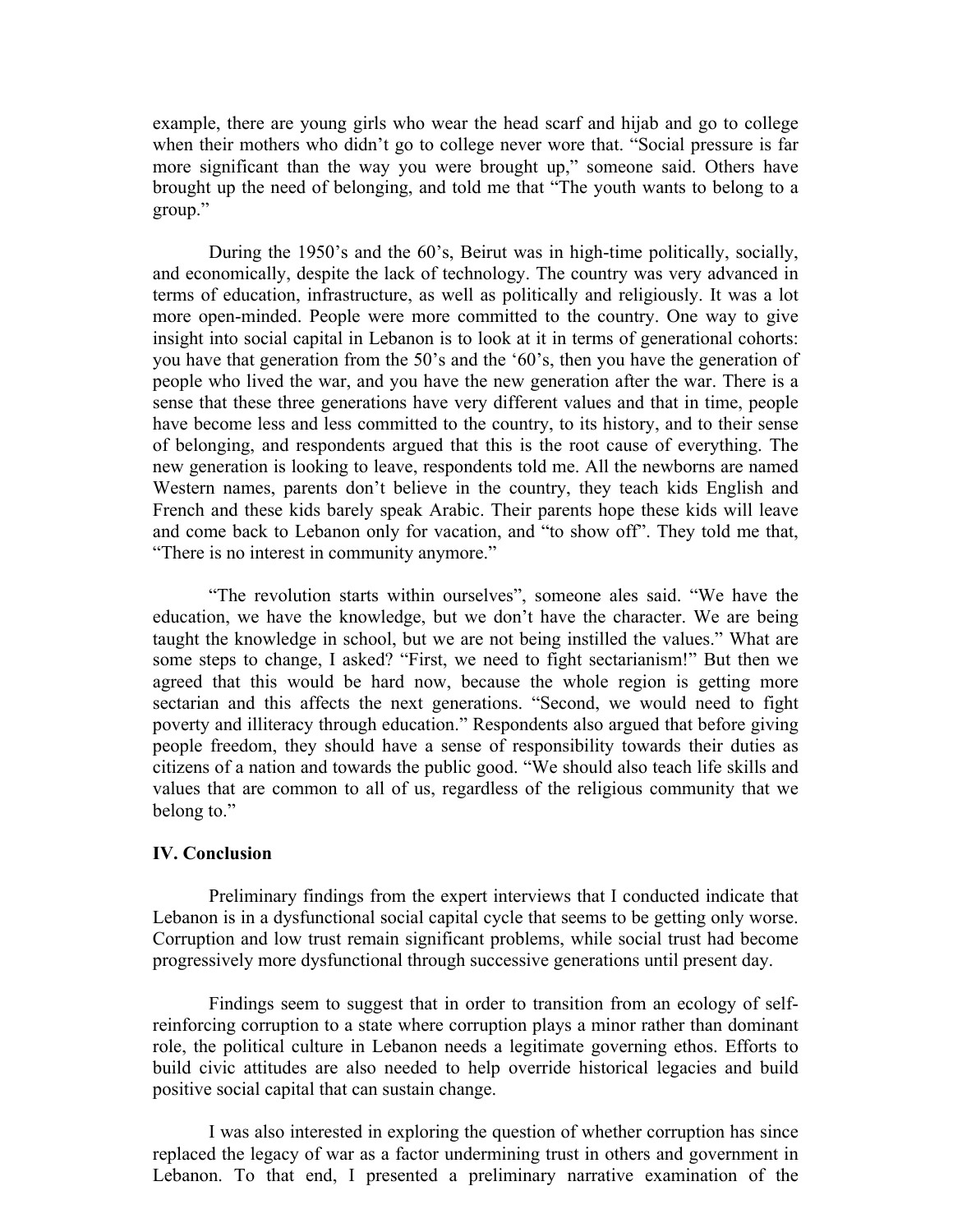association between corruption and post-war civil society. In essence, these findings are in line with my hypothesis that future research needs to switch focus from discussing social, political, and cultural behaviors from a longue durée perspective, to evaluating the impact of political corruption on trust and, hence, civil society in Lebanon.

Reforming the electoral system, restructuring the Parliament, and efforts to improve public education outside confessional lines seem to be the most urgent steps for fighting corruption and building positive social capital and a sense of civic ethos in Lebanon. There also seems to be no role-modeling system in place in Lebanon's public employment sector. Therefore, a possible next step could be to build a rewards system where "good" employees are being rewarded and "bad" ones are being reprimanded. Other efforts to instill civic attitudes in Lebanon may be undertaken using television and the media. There seems to be no sense of nationalism, or of loyalty to the country. Newspaper ads and television campaigns could be designed to instill civic attitudes and a sense of pride in the nation, with the goal of building positive social capital and a sense of civic ethos. With that said, it seems rather clear that any Lebanese civic movement that aims at touching the fundaments of the sectarian system will meet strong opposition from the established political leadership. It remains to be seen whether the Lebanese youth who wants change can overcome these hindrances.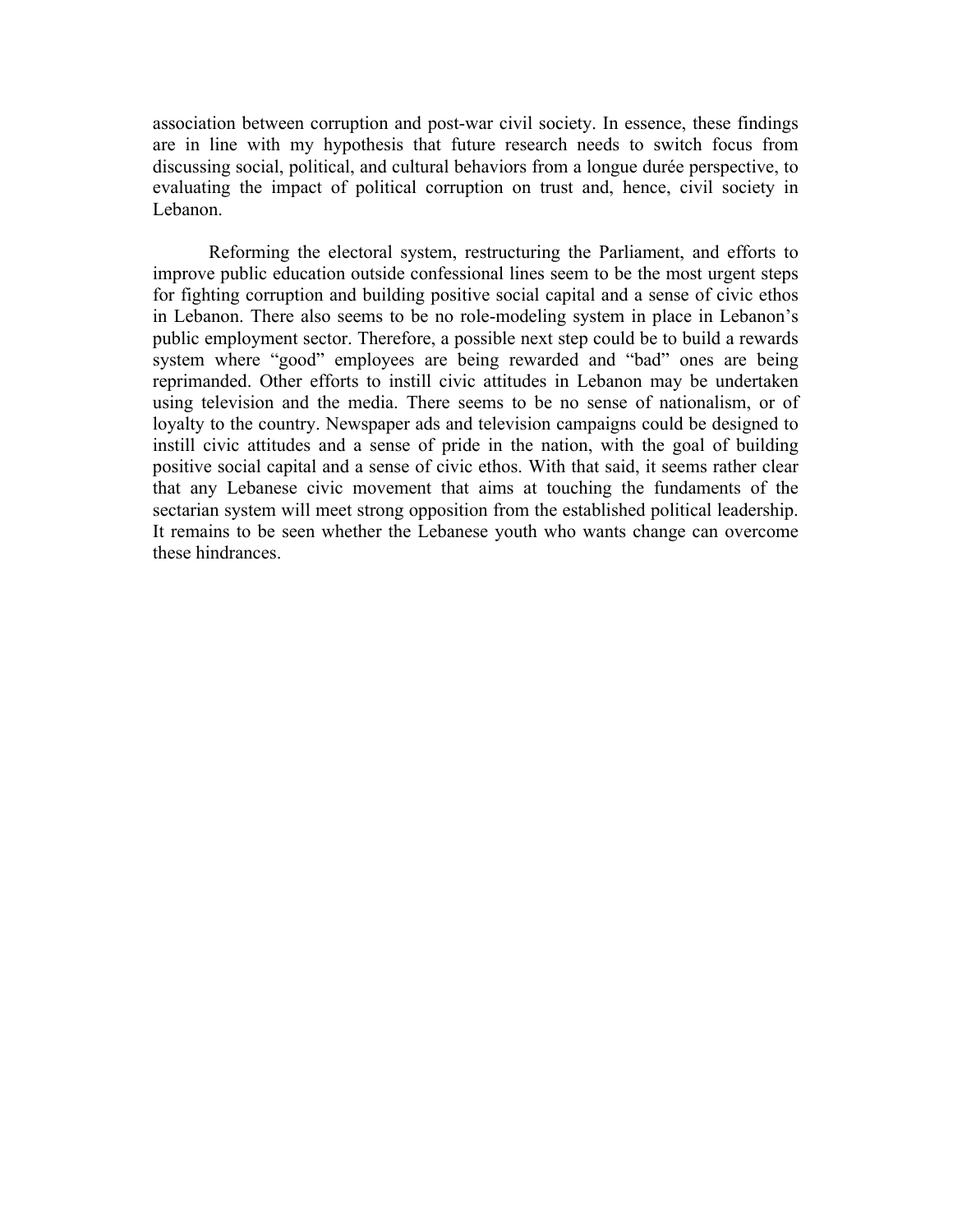# **References**

Abdelnour, Z. (2001). "The Three Faces of Corruption in Lebanon." *Middle East Intelligence Bulletin*, 3, 6-11.

Adwan, C. (2004). "Corruption in Reconstruction: The Cost of National Consensus in Post-War Lebanon." *Center for International Private Enterprise* 54, Washington.

Al-Azar, M. (2006). "Public corruption in post-war Lebanon." *Global Integrity* 142, Beirut.

Almond, G.A. and Verba, S. (1963) *The Civic Culture: Political Attitudes and Democracy in Five Nations*. Princeton University Press, Princeton, NJ.

Beck, M. (2015). "Contextualizing the current social protest movement in Lebanon: the politicization of corruption in Lebanon in a global and regional perspective." News Analysis, Center for Mellemøstsudier, Syddansk Universitet, November 2015.

Brownsberger, W.N. (1983). "Development and Governmental Corruption." *The Journal of Modern African Studies*, 21, 215-233.

Čábelková I. and Hanousek, J. (2004) "The Power of Negative Thinking: Corruption Perception and Willingness to Bribe in Ukraine." *Applied Economics* 36(4), 383-397.

Camp, R. A., Coleman K. M., and Davis C. L. (2000) "Public Opinion about Corruption: An Exploratory Study in Chile, Costa Rica and Mexico." Paper presented at the *Annual Meeting of the World Association of Public Opinion Research*, Portland, Oregon, May 15-17.

\_\_\_\_\_\_\_\_\_\_\_\_\_\_\_\_\_\_\_\_\_\_\_\_\_\_\_\_\_\_\_\_\_\_\_\_ (2004) "Influence of Party Systems on Citizens' Perceptions of Corruption and Electoral Response in Latin America." *Comparative Political Studies* 37 (6): 677-703.

Deeb, M. (2003). *Syria's Terrorist War on Lebanon and the Peace Process*. Palgrave Macmillan, Washington.

della Porta, D. (2000) "Social Capital, Beliefs in Government, and Political Corruption." In *Disaffected Democracies: What's Troubling the Trilateral Countries?* Eds. Susan J. Pharr and Robert D. Putnam. Princeton: Princeton University Press.

Del Monte, A. and Papagni, E. (2007) "The Determinants of Corruption in Italy: Regional Panel Data Analysis." *European Journal of Political Economy* 23 (2007): 379-396.

Farida, M. and Ahmadi-Esfahani F.Z. (2008). "Corruption and economic growth in Lebanon." Paper presented at the 52nd Annual Conference of the *Australian Agricultural and Resource Economics Society*, available at: http://ageconsearch.umn.edu/bitstream/6043/2/cp08fa01.pdf.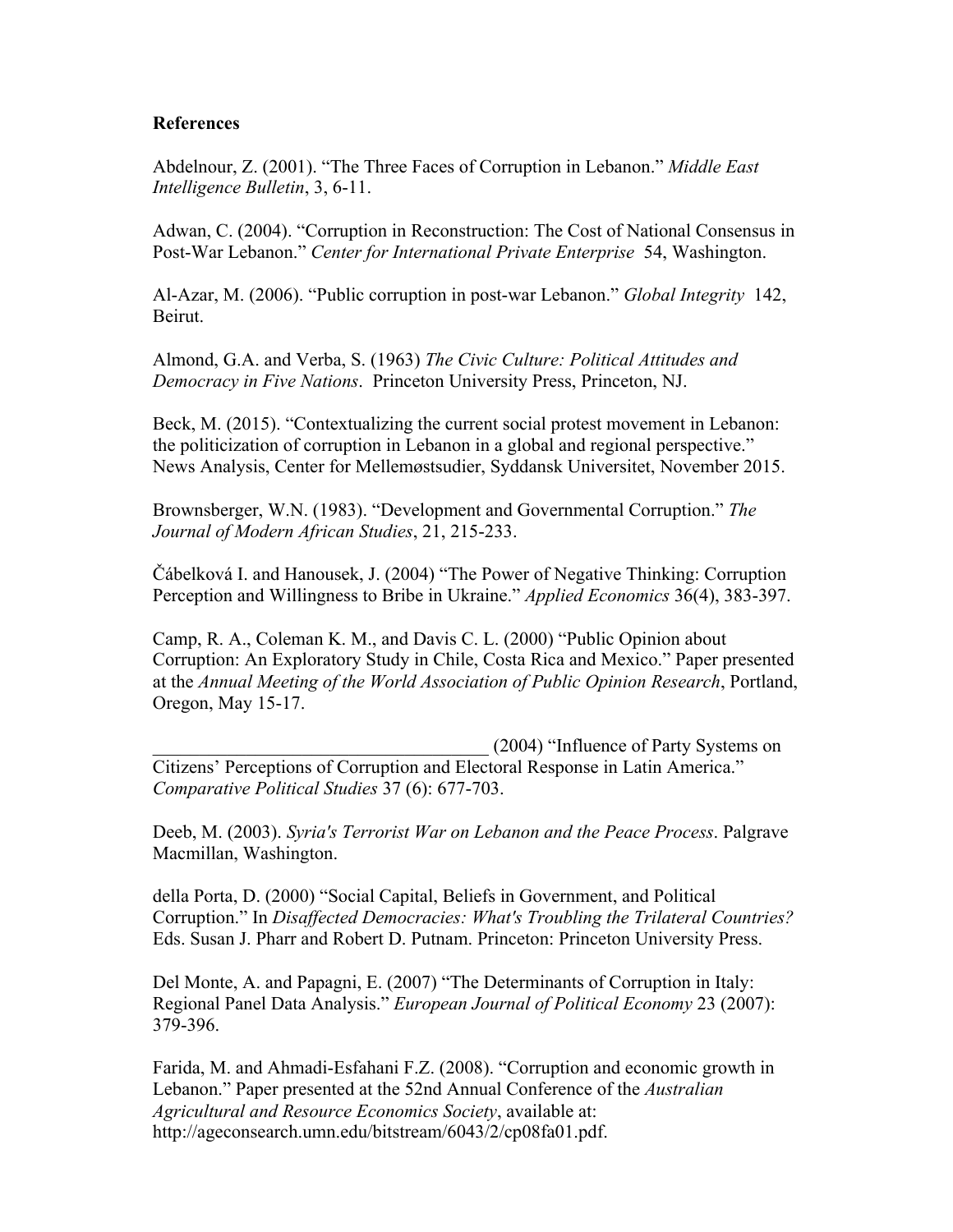Gebara, K. (2007). "Reconstruction Survey. The Political Economy of Corruption in Post-War Lebanon." Beirut: Lebanese Transparency Association.

Heard, L. (2005). "When in doubt, blame Syria." *American Educational Trust*, 24, 26- 34.

Jankauskas, V. and Šeputienė, J. (2007) "The Relation between Social Capital, Governance and Economic Performance in Europe." *Business: Theory and Practice*, Vol VIII, No 3, 131–138.

Kingston, C. (2005) "Social Capital and Corruption: Theory, and Evidence from India." Working Paper. Amherst College. July 18, 2005. Accessed at http://www.amherst.edu/~cgkingston/India.pdf

Levi, M. and Stoker, L. (2000) "Political Trust and Trustworthiness." *Annual Review of Political Science* 3: 475-507.

Morris, S.D. (1991) *Corruption and Politics in Contemporary Mexico*. Tuscaloosa: University of Alabama Press.

Pasko, A.N. (2002). "Lebanon's Real Economic Woes Are Syrian Induced." Middle East Times, November 13.

Putnam, R.D. (1993) *Making Democracy Work: Civic Traditions in Modern Italy*. Princeton University Press, Princeton, NJ.

Rasmussen, W. (2005). "Party in Beirut - pass it on: the times they are a-changing." *The Weekly Standard*, March 10.

Rothstein, B. (2000) "Trust, Social Dilemmas and Collective Memories: On the Rise and Decline of the Swedish Model." *Journal of Theoretical Politics*, 12: 477-501.

Scholz, J.T. (1998) "Enforcement Policy and Corporate Misconduct: The Changing Perspective of Deterrence Theory." *Law and Contemporary Problems*, 60:253-268.

Scholz, J.T. and Lubell, M. (1998a) "Adaptive Political Attitudes: Duty, Trust, and Fear as Monitors of Tax Policy." *American Journal of Political Science* 42 (3): 903- 920.

\_\_\_\_\_\_\_\_\_\_\_\_\_\_\_\_\_\_\_\_\_ (1998b) "Trust and Taxpaying: Testing the Heuristic Approach to Collective Action." *American Journal of Political Science* 42 (2): 398- 417.

Seligson, M.A. (2002) "The Impact of Corruption on Regime Legitimacy: A Comparative

Study of Four Latin American Countries." *Journal of Politics* 64(2): 408-433.

Stamp, G. (2005). "Syria seeks to keep Lebanese ties." *The Independent*, March 23.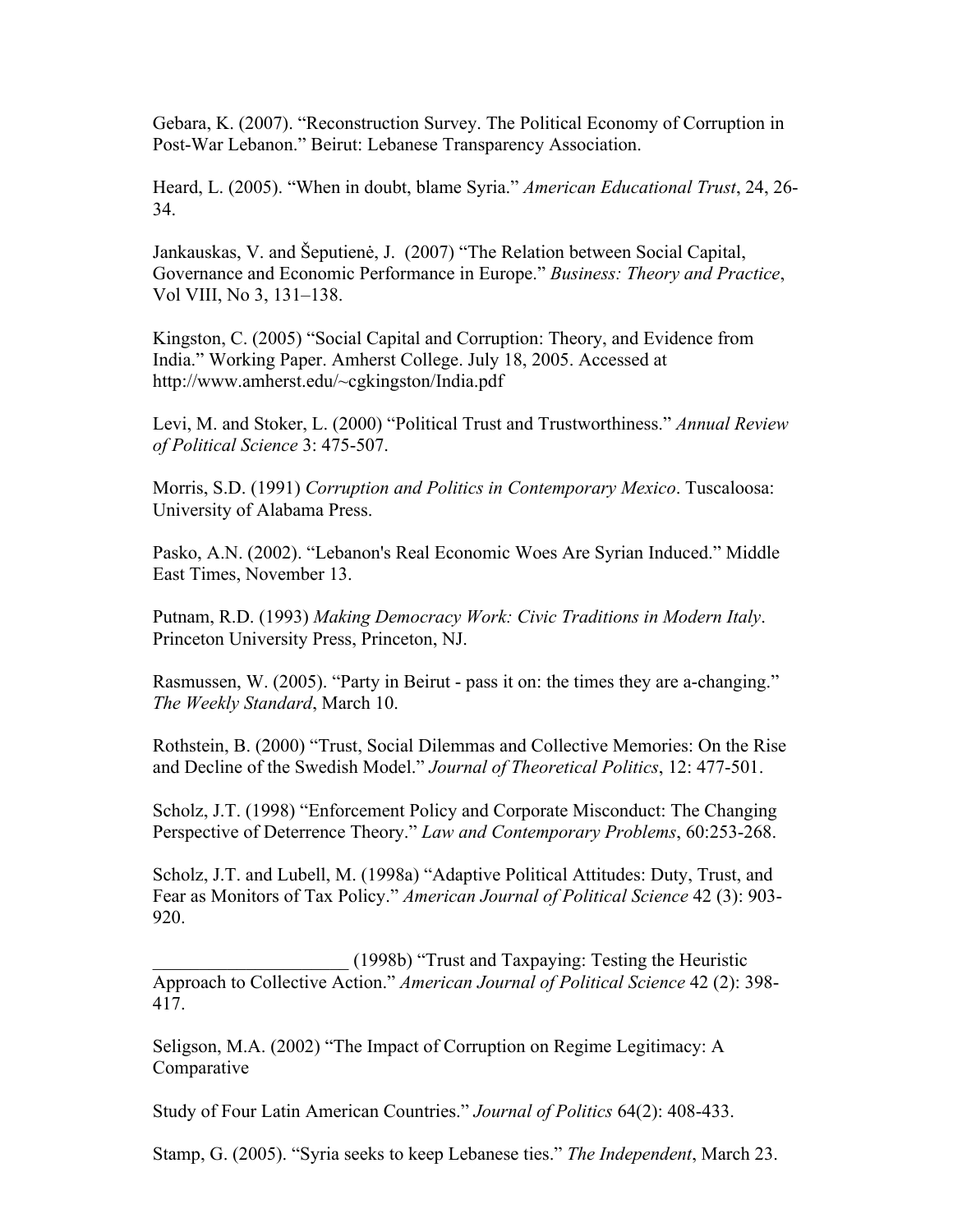Tavits, M. (2005) "Causes of Corruption: Testing Competing Hypotheses." Working Paper, Nuffield College, University of Oxford. Accessed at http://www.nuffield.ox.ac.uk/Politics/papers/2005/Tavits%20Nuffield%20WP.pdf

Tyler, T.R. (1990) *Why People Obey Law?* New Haven: Yale University Press.

\_\_\_\_\_\_\_\_\_ (1998) "Trust and Democratic Government." In *Trust and Governance*. Eds. Valerie Braithwaite and Margaret Levi. New York: Russell Sage Foundation.

Uslaner, E.M. (2004) Trust and Corruption. In *The New Institutional Economics of Corruption*. Eds. Johann Graf Lambsdorff, Markus Taube, and Matthias Schramm. London: Routledge.

Uslaner, E.M. and Badescu, G. (2003) "Legacies and Conflicts: The Challenges to Social Capital in the Democratic Transition." In *Social Capital and the Democratic Transition*. Eds. Gabriel Badescu and Eric M. Uslaner, London: Routledge, pp. 219- 232.

\_\_\_\_\_\_\_\_\_\_\_\_\_\_\_\_\_\_\_\_\_\_\_\_\_ (2004a) "Making the Grade in Transition: Equality, Transparency, Trust, and Fairness." Memo. University of Maryland-College Park. Accessed at

http://www.bsos.umd.edu/gvpt/uslaner/uslanerbadescumakingthegrade.pdf

\_\_\_\_\_\_\_\_\_\_\_\_\_\_\_\_\_\_\_\_\_\_\_\_\_ (2004b) "Honesty, Trust, and Legal Norms in the Transition to Democracy: Why Bo Rothstein Is Better Able to Explain Sweden than Romania." In *Creating Social Trust: Problems of Post-Socialist Transition*. Eds. Janos Kornai, Susan Rose-Ackerman, and Bo Rothstein. New York: Palgrave, pp. 31- 52.

UN (2001). "Corruption Assessment Report on Lebanon." United Nations Center for International Crime Prevention 123, Washington DC.

Yacoub, G. (2005). "Lebanon Security Dilemma: A Strategic Reading into Lebanon's Political History." Global Integrity 68, Washington DC.

Warren, M.E. (2006) "Political Corruption as Duplicitous Exclusion." *Political Science & Politics*, volume 39, No. 4.

Woolcock, M. and Narayan, D. (2000) "Social Capital: Implications for Development Theory, Research and Policy." The World Bank Research Observer, Vol 15, No 2, p. 225–249.

# **Appendix**

Interviews were conducted with the following experts (in alphabetical order) who gave consent, except for one person who asked to remain anonymous:

*Saada Allaw*, Journalist for the daily Assafir newspaper.